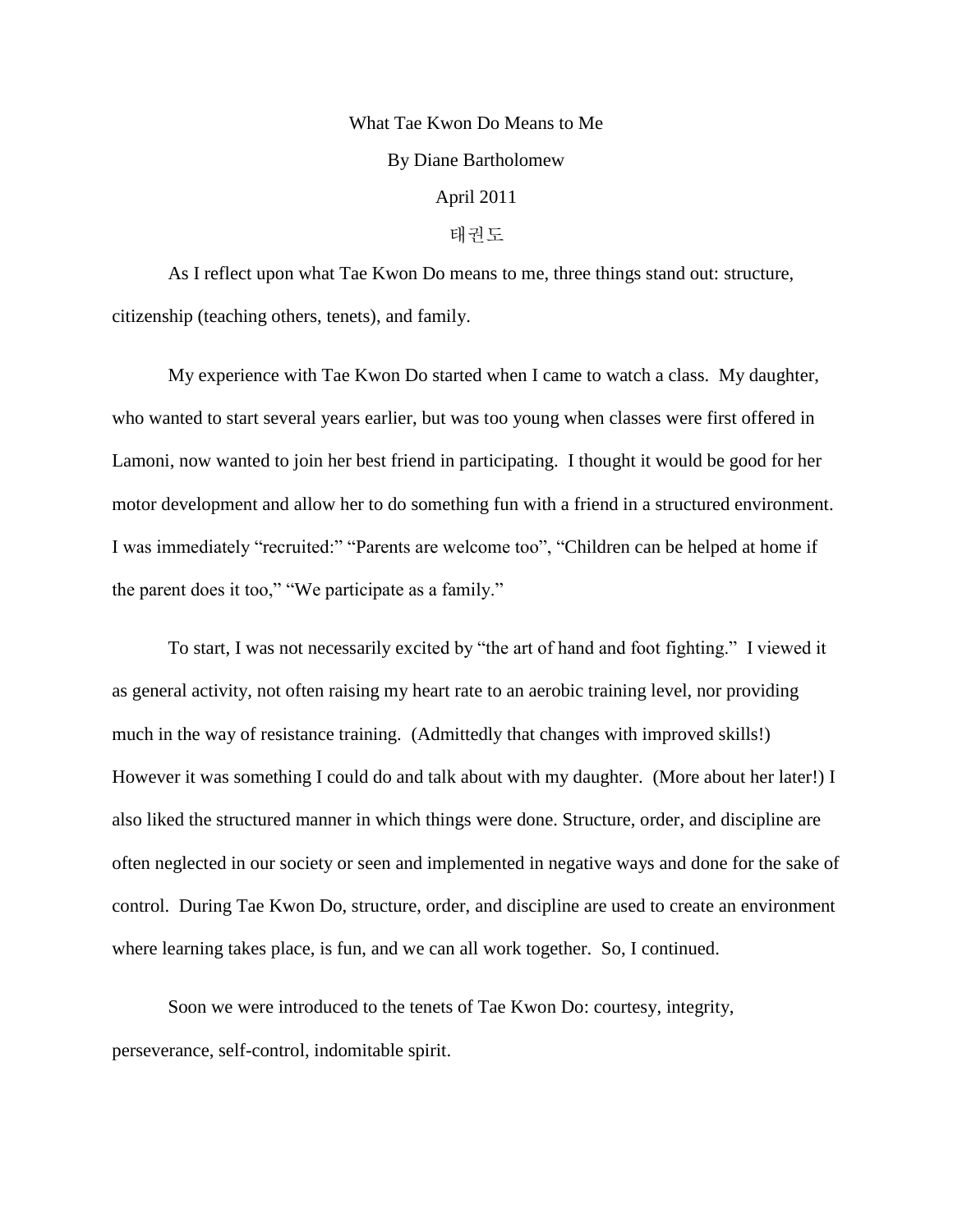Courtesy. Golden Rule. Growing up I called the parents of my friends Mr. and Mrs. Our society seems much less formal; my daughter calls most of my friends and the parents of her friends by their first names. Even at work, most of my students call me by my first name. While this may have positive benefits and perhaps give persons a feeling of value and caring, does it detract from respect? Tae Kwon Do not only has courtesy as a tenet that is displayed in the use of rank and titles, but also extends to being polite and demonstrating respect to all people.

Integrity. I have made the commitment to myself and others to reach this level. At first I thought about it. Then it was talked about. Finally, I verbalized it and committed to it. At the times I must gather the will to get off the couch, set aside the housework, or give up another event to participate in class; I do so because I've made a commitment to myself and others. It is then perseverance to be fully engaged when I get there, working to constantly improve, and trying again when things don't go as planned or I lose focus. Tae Kwon Do has definitely revived in me dedication and pushing myself.

Self-Control. Personally, the tenets remind me that all things worth doing take effort. To do my best I must have self-control and focus. This was more difficult at first; I was concerned about the behavior of my child. While she is still my responsibility, I slowly realized that part of not parenting her in the Do Jang meant that she had to internalize the tenets, be responsible for herself, and learn to respect and listen to other teachers outside of school. It also meant I could focus on my own skill and work.

Indomitable Spirit. One can have an indomitable spirit without the other tenets. But in Tae Kwon Do, strength, position and power are balanced by respect at all times in order to reach a goal, do good, be kind … courtesy, integrity, perseverance, and self-control. Pil Sung!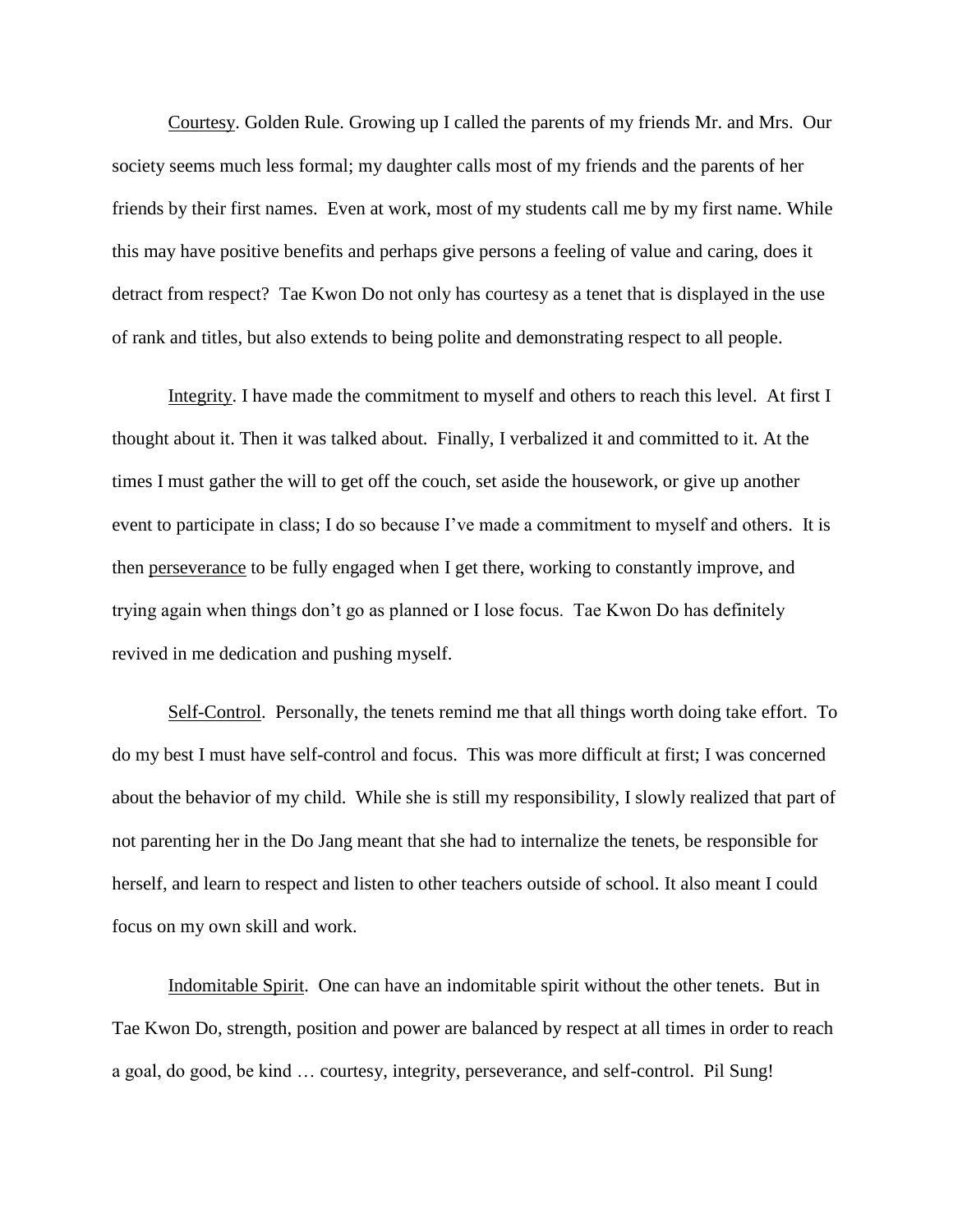In summary, to me, the tenets define citizenship and social responsibility. We teach, learn from, and guide and encourage each other. The training of each is the responsibility of self as well as others. As we progress, we not only learn, but we give back by cleaning the Do Jang and teaching others. The seemingly simple tasks of taking responsibility for oneself, helping others, and caring for the environment are the microcosm of social responsibility. What richer environment could I be a part of, raise my child in? Part of this environment is family, my final piece.

I would like to thank some of those who have become my family. I know that even if I tried to mention all, I would leave some out, so I will admit that now.

To those who've gone before, thank you for blazing the trail, yet remaining to guide and support me along the road. You have encouraged me to continue to grow while still being who I am: a wife, a mother, a friend, a caregiver, a leader, a learner, a teacher, a mentor, an administrator, a colleague, a servant, a scholar and now a martial artist … so that I too may pass along what has so unselfishly been given to me. Thank you …

Mr. John Meek for planting, caring for, and harvesting your crops both in the field and in the Do Jang.

Mr. Tom Strade for living the tenets! Thank you for demonstrating that strictness and discipline can be done in an enjoyable manner. You are firm on the outside, but those who get to know you can speak of your "soft" center.

Master Hall and Master Slatten for challenging each of us to push ourselves and do the best we can at all times, understanding we are each unique, and holding us each to our personal best.